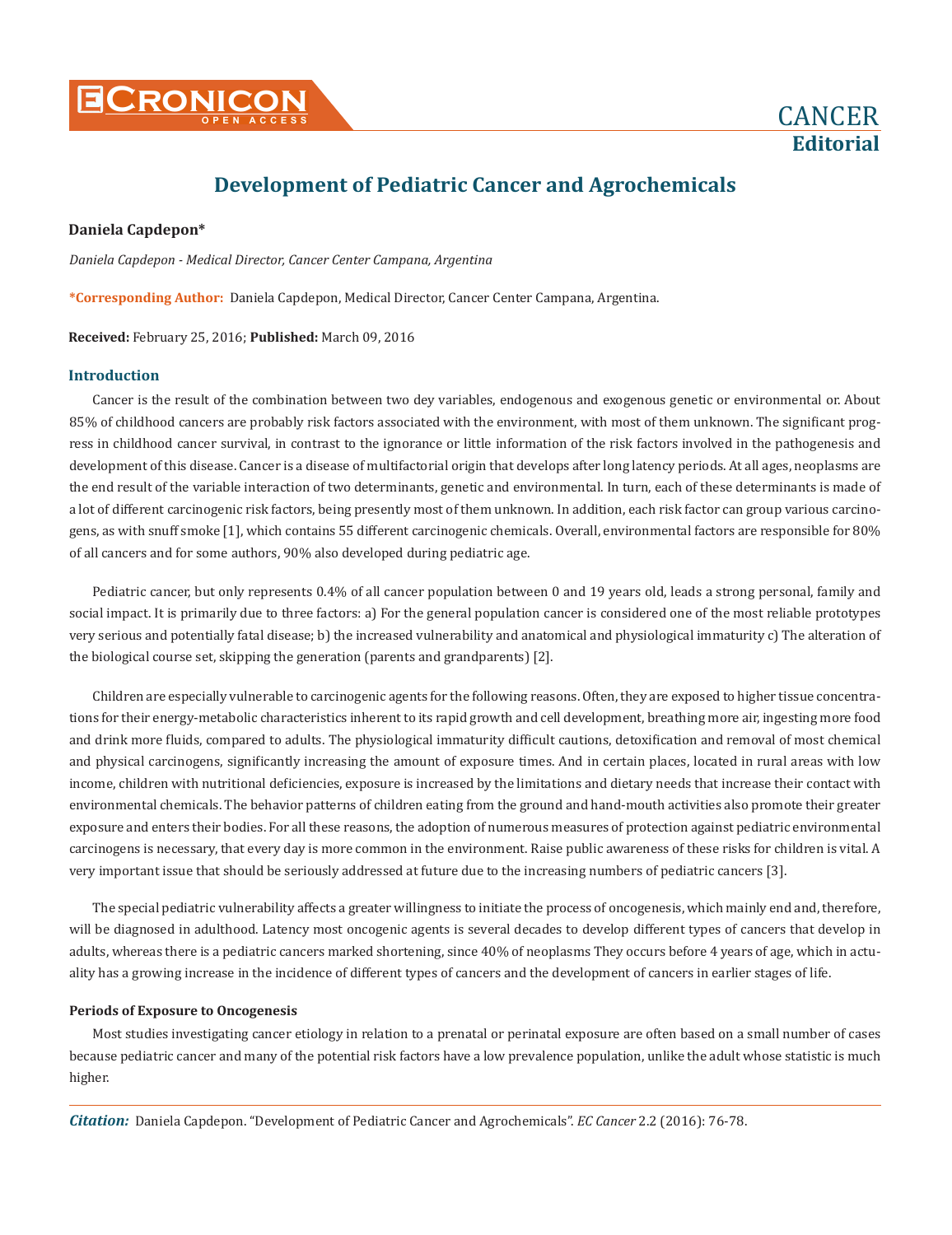### **Development of Pediatric Cancer and Agrochemicals**

The appearance of different types of childhood cancer is related to different environmental as constitutional determinants [4]. It is conditioned by evolutionary vulnerable periods of development. The different stages of exposure or critical developmental periods correspond to different stages of oncogenesis, preconception (germ cells), conception (fertilization of the egg), transplacental (fetus) and postnatal (newborn and other pediatric period). The actions of carcinogens in any of the four evolutionary stages may develop a cancer, not only in children but also in adults, depending on the latency that occurs in cancer to develop in the future.

Most chemical carcinogens enter the body through the skin and the respiratory and digestive mucous. By the bloodstream they reach all tissues, bio transformed and eventually eliminated, mainly by intestinal and urinary tract. Carcinogens pervade and potentially affect all body cells, including germ. They can cause genetic alterations, which would act as predisposing factors favouring the appearance of tumors in their offspring. Preconceptions in oncogenesis, environmental carcinogens affect the germ cells, causing alterations in the fetus and increase the risk of tumors in their offspring. In the male, spermatogenesis begins at puberty and ends elderly and there throughout life, a long period of exposure to the various carcinogens. In contrast, the mother all oocytes are formed during fetal life without new stem cells after birth to form, determining a short period in which to act carcinogens, only during the intrauterine period. Therefore, when epidemiological studies try to link parental occupational exposure and pediatric tumors it is mainly taking the impact on parents and mothers where no positive data are obtained to develop statistical studies. Also when evaluating different exposures preconception, maternal grandmothers and mothers should be included. To make a more precise statistical cases of pediatric cancers [5].

The integration of one or two oncogenes in DNA, in the early stages of embryogenesis, affects the chromosomes of somatic and germ cells without altering their development, but this would produce increasing exponentially in tumor development in the future. In humans, for obvious reasons, the data for evidence of carcinogenicity prior to conception have had to be based on epidemiological studies based on the habits of parents and different exposures to carcinogenic environmental factors. There is much scientific evidence abalada in different articles, which are an increase in cancers in offspring of parents exposed to smoking, electromagnetic radiation, paints, hydrocarbons, nitrogen compounds derived from aromatic amines, inorganic combustion fumes, insecticides, pesticides and other today toxins found in the environment and ever increasing, due to the huge and growing environmental pollution.

#### **Development and Prevalence**

Under the vast amount of pesticides in the environment and the vast number of possible tissue "white" and end destinations that often differ depending on the stage of life when exposure occurs, leaving the need it becomes evident protective conditioning of all the scientific evidence of the safety of these substances based on the criteria of dangerousness as recommended by OMS. Functional deficits are not able to type "on" and "off" but cover a spectrum that goes from the inconsequential, it spends at very mild and goes to the very severe or totally debilitating. Consequently, it is difficult to quantify the degree of negative impact on neuro-development. Therefore, we face not only limitations on research techniques, but also to the intrinsic incompleteness of any scientific evidence to establish criteria for determining safety not include these findings. Because, if so, our regulatory approach should be much more rigorous to protect human and environmental health in the absence of full scientific certainty. Neither the current nor the proposed strategies protect public health or the environment. To locate pesticides in different ranges of danger WHO is based on the toxicity of the pesticide, as measured by the lethal dose 50 (LD50). This parameter is defined as a statistical value of the number of milligrams of the toxicant per kilo of weight required to kill 50 % of a large population exposed laboratory animals. Usually it expressed as a number, but in some cases may be a range. The LD50 in the case of pesticides, must be determined for the different routes of exposure (oral, dermal and respiratory) Meanwhile, several serious studies found that exposure to chemicals has been associated with increased risk of certain cancers among farmers and other agrochemical applicators. This has also been observed among families of rural workers and the general population living in agricultural areas, although specific exposures were not evaluated in most studies.

77